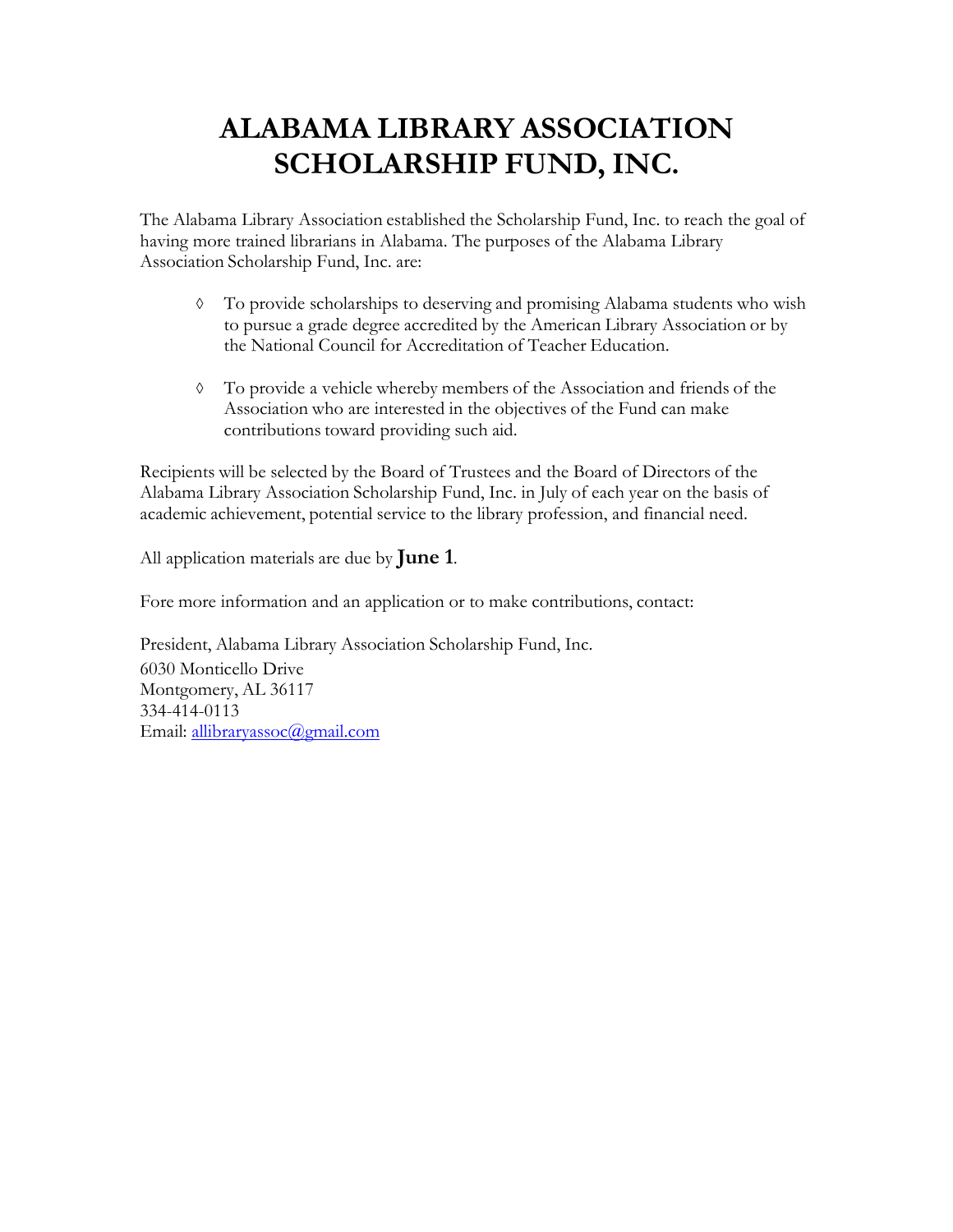## **APPLICATION FOR FINANCIAL ASSISTANCE**

### **DESCRIPTION AND GUIDELINES**

One of the major goals of the Alabama Library Association is to have a greater number of professionally educated librarians in Alabama. To help make this possible, the Association provides scholarships to those residents of Alabama who wish to enter library school but need financial assistance.

The Board of Directors will select the recipients on the basis of the applicant's attitude toward library service, undergraduate record, and financial need in accordance with the requirements outlined for each loan or scholarship. The maximum amount of scholarship requests is \$1,000. Scholarship recipients are asked to sign and return a stipulation letter stating that the terms of the scholarship are understood. Along with the stipulation letter, recipients must submit a copy of a valid Alabama driver's license and social security card.

### **FOR FURTHER INFORMATION CONTACT:**

President, Alabama Library Association Scholarship Fund, Inc. 6030 Monticello Drive Montgomery, AL 36117 334-414-0113 Email: [allibraryassoc@gmail.com](mailto:allibraryassoc@gmail.com)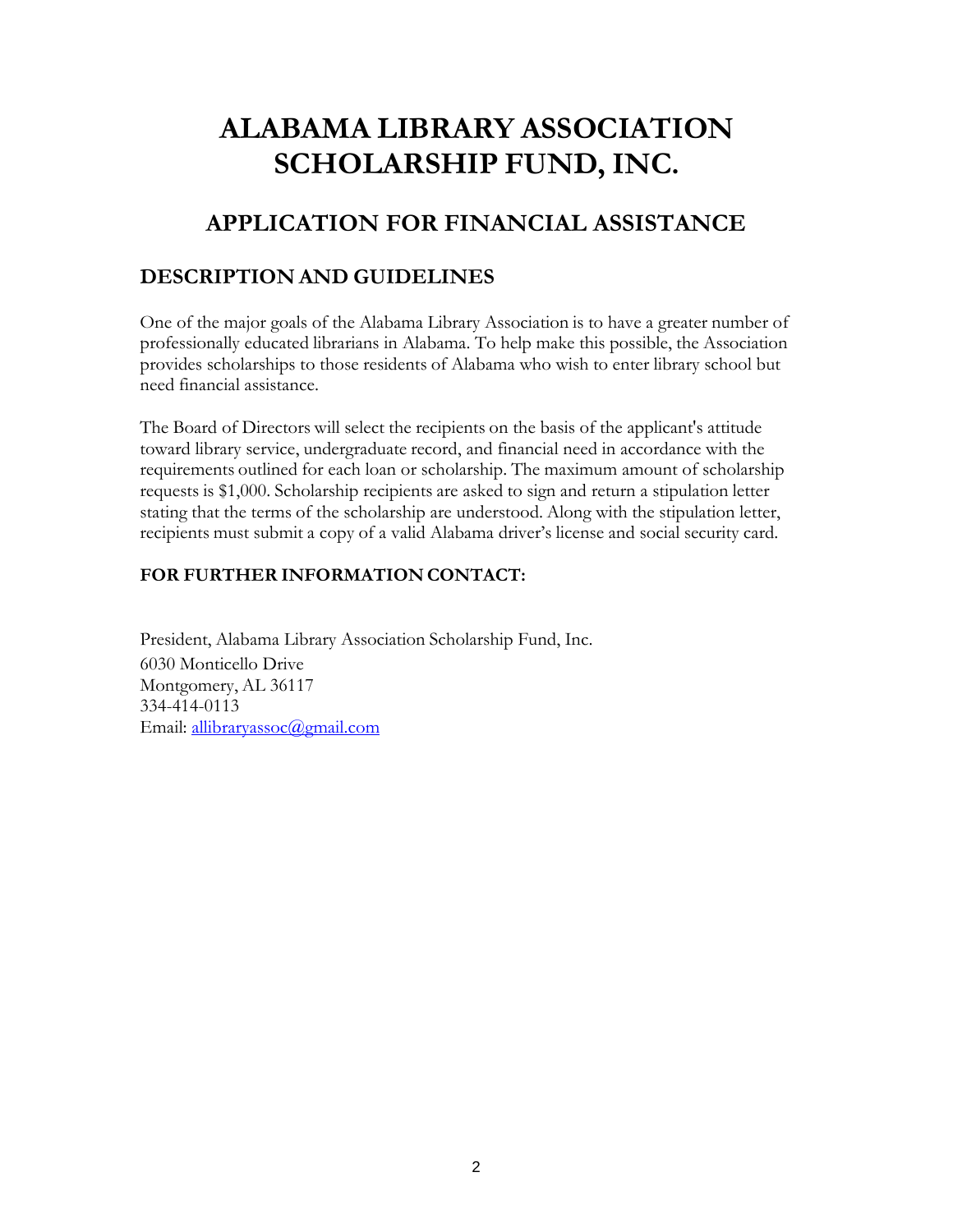### **APPLICATION FOR FINANCIAL ASSISTANCE**

#### **SCHOLARSHIP DESCRIPTIONS**

#### **Alabama Library Association Memorial Scholarship**

This scholarship was originally established in 1991 in honor of *Moselle Cummings*. The \$1000 scholarship is awarded to a full time/part time student of the School of Library and Information Studies at the University of Alabama.

#### **Centennial Scholarship**

Alabama Library Association Centennial Memorial Scholarship was established in 2004 in honor of the 100th anniversary of the association. The scholarship is awarded annually and is available to residents of Alabama pursuing library and information studies or classes in school library media. The scholarship will be a minimum amount of \$500 with additional money available up to \$1000 based on contributions to the Scholarship Fund each year.

> **\*Additional named or unnamed scholarship programs may be established or offered at the discretion of the Board.**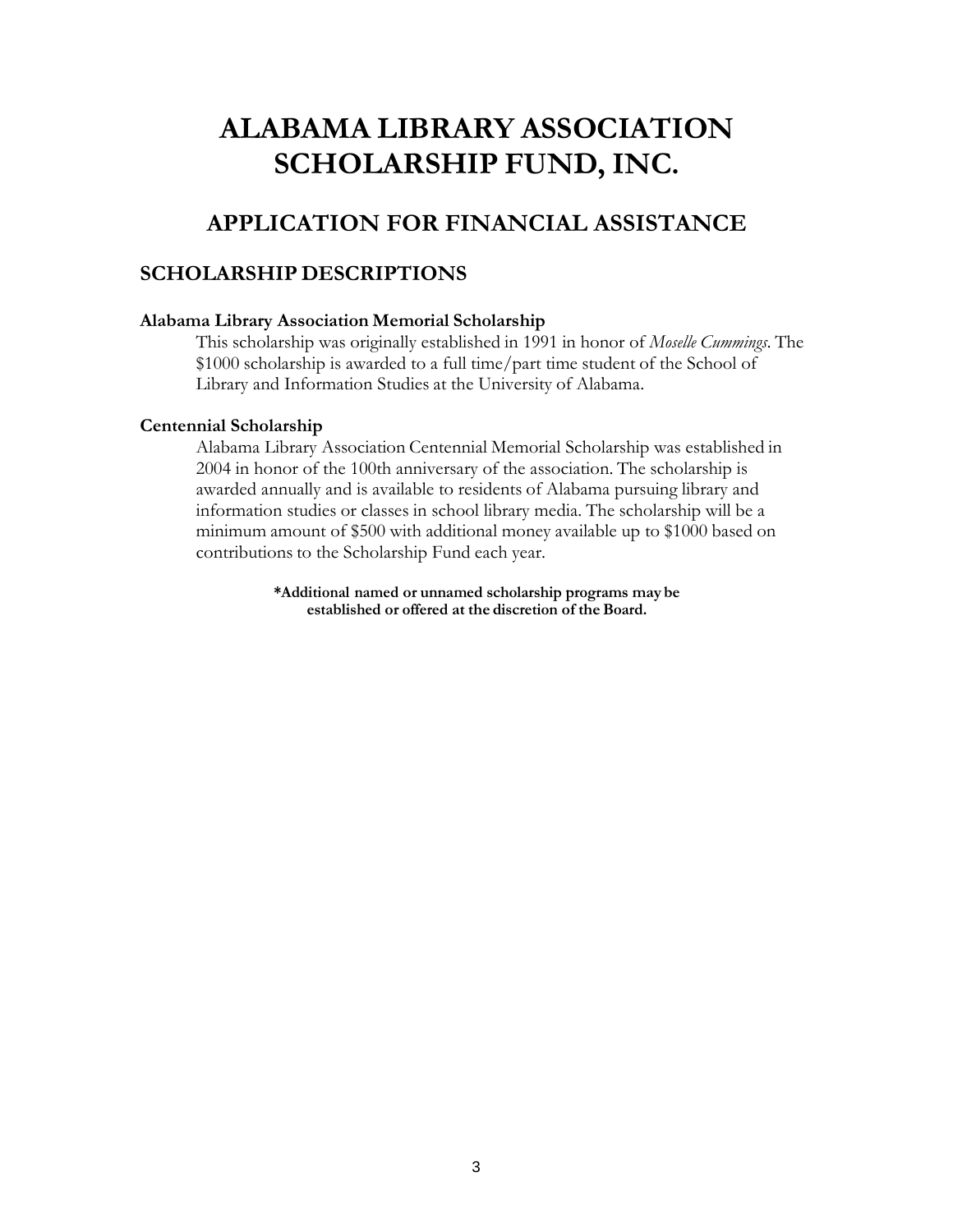## **APPLICATION FOR FINANCIAL ASSISTANCE**

### **APPLICANT INSTRUCTIONS**

Pages 1-2 of this form must be returned by the applicant to the address below. A cover letter outlining personal background, interests, community activities, and present plans for a career in the library field is also required. Copies of pages 3-5 must be provided to three references. A personal letter of recommendation in addition to this form may be submitted but is not required. Scholarships are traditionally awarded in July or August of each year, but may be offered at other times in the school year. **Applications remain in the active file for one year.** Before your application can be considered, the Alabama Library Association Scholarship Fund, Inc. must receive the following:

- Application form, completely filled out, signed, and dated.
- A certified final transcript from the institution that awarded your undergraduate degree.
- A certified transcript of any graduate work you may have undertaken.
- A certified transcript of your test scores on the GRE or MAT.
- Proof of acceptance at an ALA-accredited library school.
- Recommendation forms from the three references listed on page 3.

All forms submitted will be kept confidential.

All items must be mailed to: **President, ALLA Scholarship Fund, Inc. Alabama Library Association 6030 Monticello Drive Montgomery, AL 36117 334-414-0113 Email: [allibraryassoc@gmail.com](mailto:allibraryassoc@gmail.com)**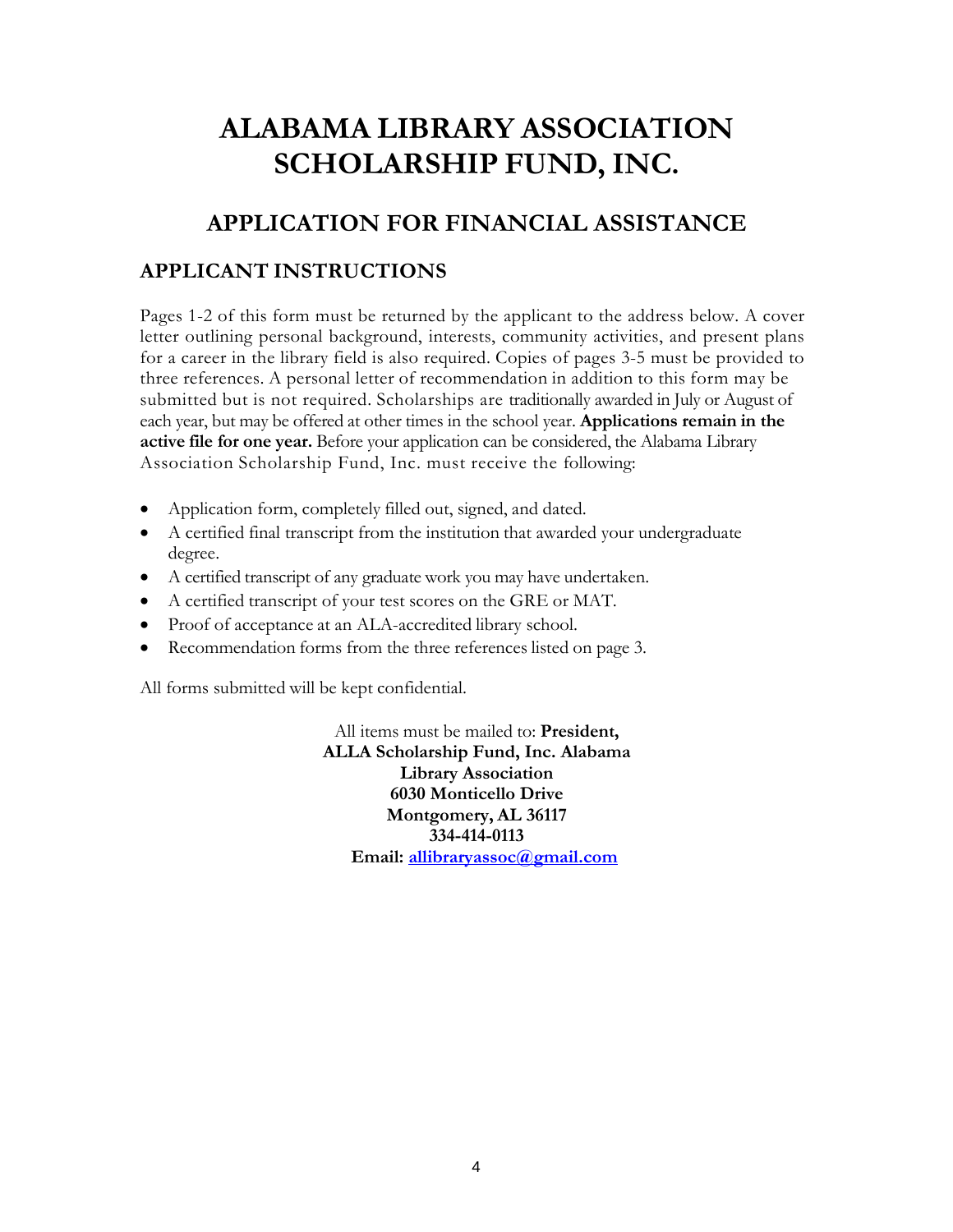## **APPLICATION FOR FINANCIAL ASSISTANCE**

## **APPLICATION FOR SCHOLARSHIPS**

| Applicant's Name                                                                                                                                                                                                                                                                                                                                                                                                                                           |                        |  |  |  |  |                 |  |  |
|------------------------------------------------------------------------------------------------------------------------------------------------------------------------------------------------------------------------------------------------------------------------------------------------------------------------------------------------------------------------------------------------------------------------------------------------------------|------------------------|--|--|--|--|-----------------|--|--|
| Please mark as many items as you wish. Refer to the information sheet to determine for which scholarships<br>you are eligible. Fill out the forms on pages 1 and 2. Attach a cover letter outlining personal background,<br>interests, community activities, and present plans for a career in the library field.<br>I am applying for:<br>Alabama Library Association Memorial Scholarship<br>Alabama Library Association Centennial Memorial Scholarship |                        |  |  |  |  |                 |  |  |
|                                                                                                                                                                                                                                                                                                                                                                                                                                                            |                        |  |  |  |  |                 |  |  |
|                                                                                                                                                                                                                                                                                                                                                                                                                                                            |                        |  |  |  |  | Present Address |  |  |
|                                                                                                                                                                                                                                                                                                                                                                                                                                                            |                        |  |  |  |  |                 |  |  |
|                                                                                                                                                                                                                                                                                                                                                                                                                                                            |                        |  |  |  |  |                 |  |  |
|                                                                                                                                                                                                                                                                                                                                                                                                                                                            |                        |  |  |  |  |                 |  |  |
|                                                                                                                                                                                                                                                                                                                                                                                                                                                            |                        |  |  |  |  |                 |  |  |
| City City City Code                                                                                                                                                                                                                                                                                                                                                                                                                                        |                        |  |  |  |  |                 |  |  |
| Beginning date of term for which scholarship is to be used _____________________                                                                                                                                                                                                                                                                                                                                                                           |                        |  |  |  |  |                 |  |  |
|                                                                                                                                                                                                                                                                                                                                                                                                                                                            |                        |  |  |  |  |                 |  |  |
|                                                                                                                                                                                                                                                                                                                                                                                                                                                            |                        |  |  |  |  |                 |  |  |
|                                                                                                                                                                                                                                                                                                                                                                                                                                                            |                        |  |  |  |  |                 |  |  |
| United States Citizen Yes                                                                                                                                                                                                                                                                                                                                                                                                                                  | $\overline{\text{No}}$ |  |  |  |  |                 |  |  |
| Resident of Alabama Yes<br>(You must be a resident of Alabama to be eligible for scholarships.)                                                                                                                                                                                                                                                                                                                                                            |                        |  |  |  |  |                 |  |  |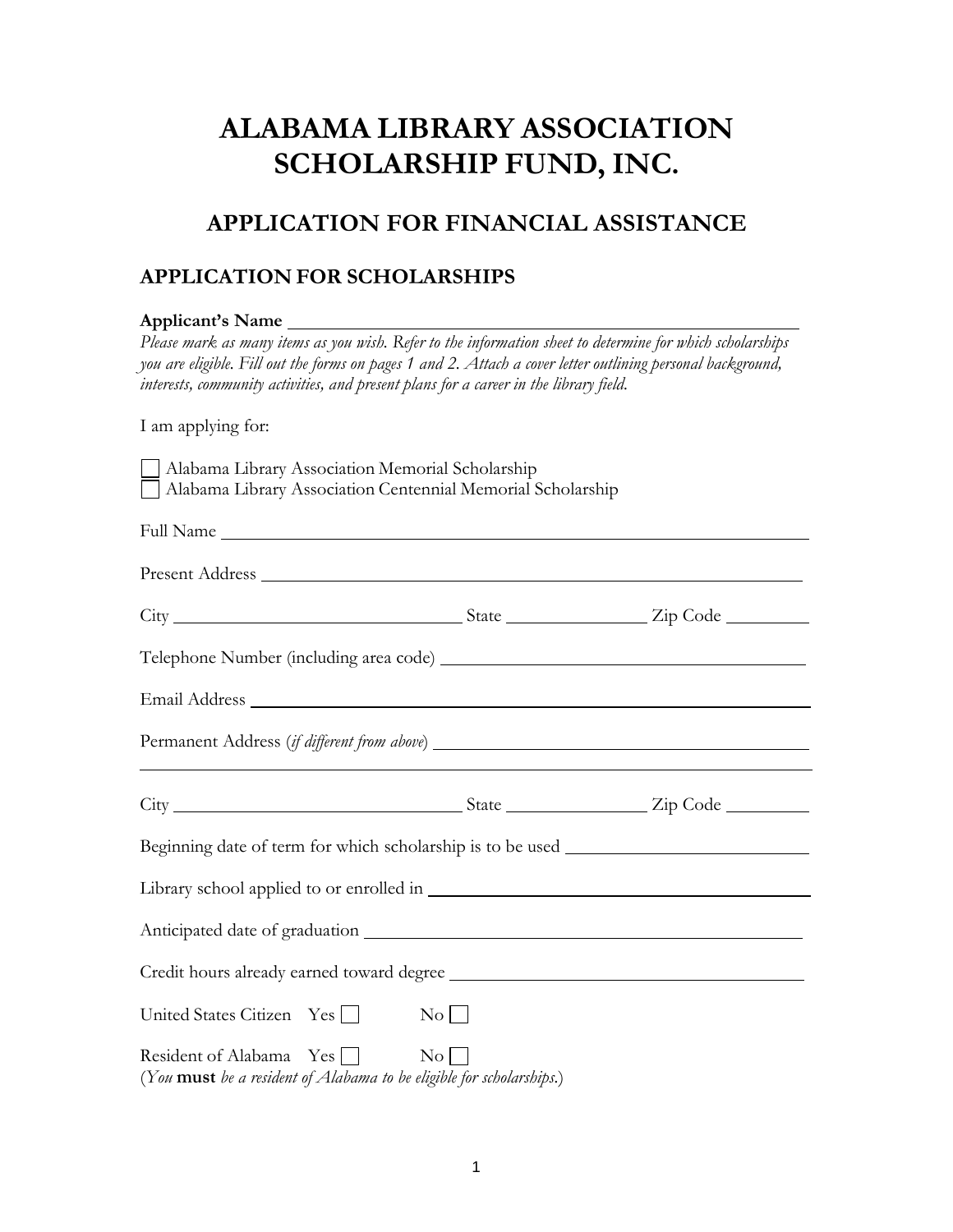List three references, including at least one librarian, who know your work and/or abilities. Give *name, occupation, address,* and *telephone number* for each.

| 1.                                   | <u> 1980 - Jan Stein Stein, fransk politik (f. 1980)</u>                                                                                                                                                                                        |          |
|--------------------------------------|-------------------------------------------------------------------------------------------------------------------------------------------------------------------------------------------------------------------------------------------------|----------|
|                                      |                                                                                                                                                                                                                                                 |          |
|                                      |                                                                                                                                                                                                                                                 |          |
| 2.                                   | <u> 1989 - Johann Stein, fransk politik (* 1958)</u>                                                                                                                                                                                            |          |
|                                      |                                                                                                                                                                                                                                                 |          |
|                                      |                                                                                                                                                                                                                                                 |          |
| 3.                                   | <u> 1999 - Johann John Stone, markin sammen beskrivet foar it ferstjer fan de ferstjer fan de ferstjer fan de fers</u><br><u> 1989 - Jan Salam Barat, masjid a shekara ta 1989 - An tsara ta 1989 - An tsara ta 1989 - An tsara ta 1989 - A</u> |          |
|                                      |                                                                                                                                                                                                                                                 |          |
|                                      | Colleges or Universities attended (use additional sheets if necessary)                                                                                                                                                                          |          |
| Name                                 | of                                                                                                                                                                                                                                              | School   |
|                                      |                                                                                                                                                                                                                                                 |          |
| Dates                                |                                                                                                                                                                                                                                                 | Attended |
|                                      | Degree                                                                                                                                                                                                                                          |          |
| Name                                 | of                                                                                                                                                                                                                                              | School   |
|                                      |                                                                                                                                                                                                                                                 |          |
| Dates                                |                                                                                                                                                                                                                                                 | Attended |
|                                      | Degree                                                                                                                                                                                                                                          |          |
|                                      | Work Experience (List employer and positions held, most recent first. Please include all library experience.                                                                                                                                    |          |
| Use additional sheets if necessary.) |                                                                                                                                                                                                                                                 |          |
|                                      |                                                                                                                                                                                                                                                 |          |
| Position                             |                                                                                                                                                                                                                                                 | Held     |
|                                      |                                                                                                                                                                                                                                                 |          |
|                                      |                                                                                                                                                                                                                                                 |          |
| Position                             |                                                                                                                                                                                                                                                 | Held     |
|                                      |                                                                                                                                                                                                                                                 |          |
|                                      | I certify that the information in this application is correct.                                                                                                                                                                                  |          |
|                                      |                                                                                                                                                                                                                                                 |          |
|                                      |                                                                                                                                                                                                                                                 |          |

Signature Date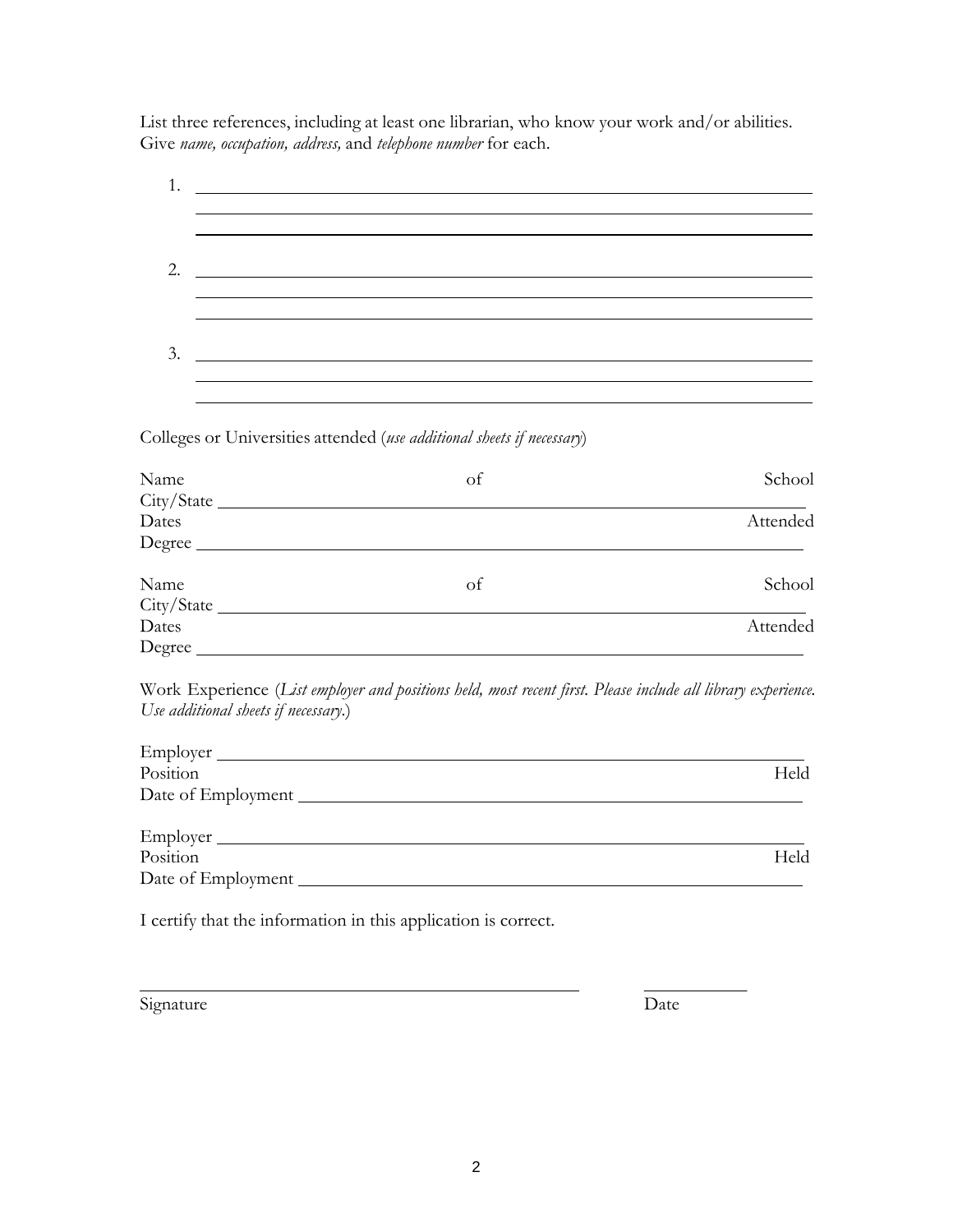## **APPLICATION FOR FINANCIAL ASSISTANCE**

#### **APPLICANT RECOMMENDATION FORM (IMPORTANT! Please follow these instructions carefully.)**

**Instructions:** Make three (3) copies of pages 3-5. Please fill in (type) information marked with an asterisk (\*). Give this form to three (3) references with a stamped envelope addressed to:

> President, Alabama Library Association Scholarship Fund, Inc. 6030 Monticello Drive Montgomery, AL 36117

#### **Notice to Individual Writing this Recommendation:**

Unless the following waiver is signed by the applicant, this recommendation is *not* confidential.

**\*Waiver** (to be signed by *APPLICANT*)

**I hereby expressly waive my right to examine or otherwise have access to this recommendation. I understand that this recommendation will be used only in connection with my application for a scholarship from the Alabama Library Association Scholarship Fund, Inc.**

**Applicant's Signature**

**Date**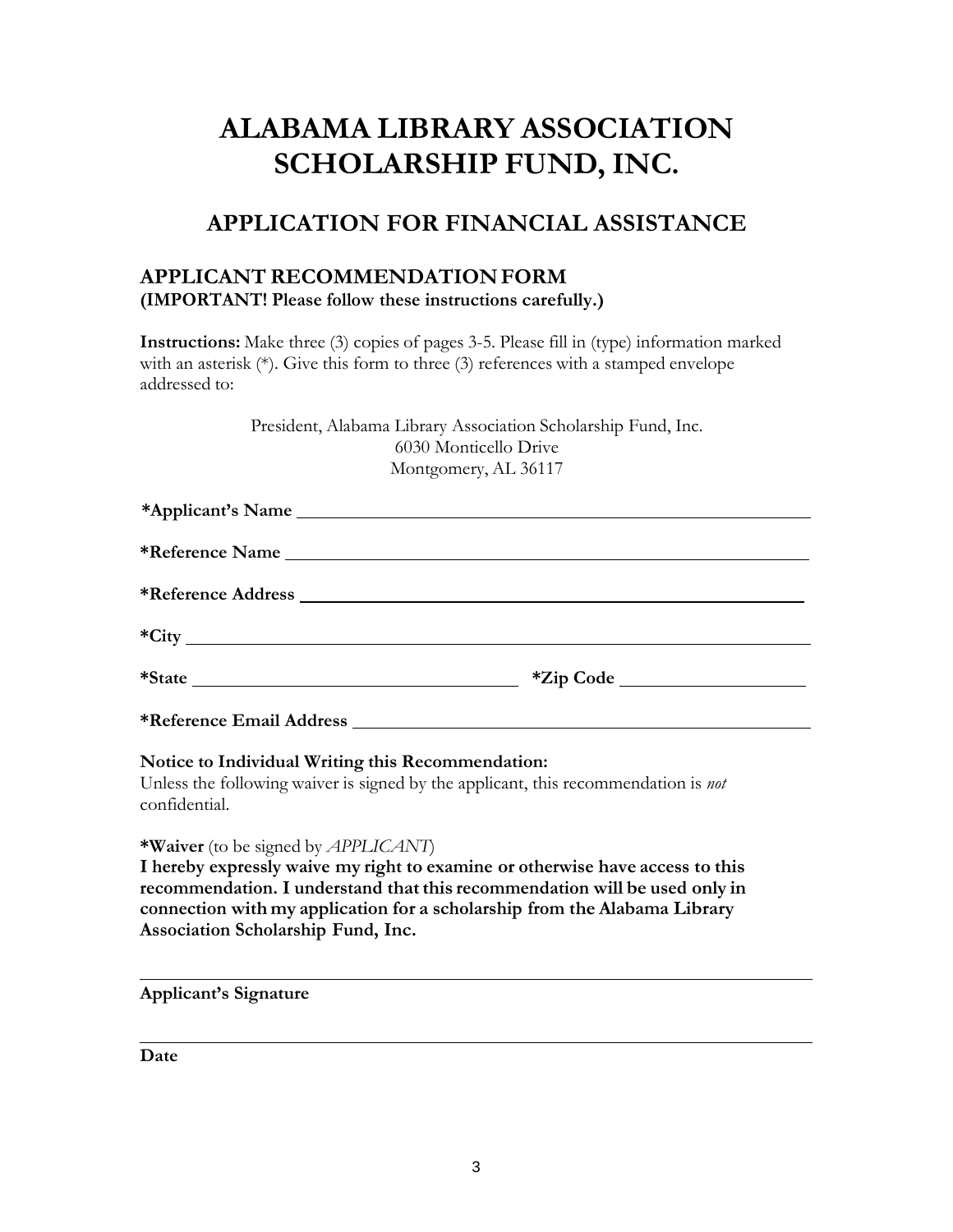## **APPLICATION FOR FINANCIAL ASSISTANCE**

### **EVALUATION OF APPLICANT**

#### **\* Applicant's Name**

**The applicant whose name appears above has applied for a scholarship from the Alabama Library Association Scholarship Fund, Inc. Please rate the applicant's intellectual ability, leadership potential, and judgment, using the specific characteristics below. We are particularly interested in your assessment of the applicant's suitability for a career as a professional librarian.**

### **1. Specific characteristics:**

|                      | <b>Excellent</b> | Better than | Average | <b>Below</b> |
|----------------------|------------------|-------------|---------|--------------|
|                      |                  | Average     |         | Average      |
| Initiative           |                  |             |         |              |
|                      |                  |             |         |              |
|                      |                  |             |         |              |
| Dependability        |                  |             |         |              |
|                      |                  |             |         |              |
|                      |                  |             |         |              |
|                      |                  |             |         |              |
| Efficiency           |                  |             |         |              |
|                      |                  |             |         |              |
|                      |                  |             |         |              |
| Human relations      |                  |             |         |              |
| and social skills    |                  |             |         |              |
|                      |                  |             |         |              |
|                      |                  |             |         |              |
| Cooperation with     |                  |             |         |              |
| supervisors/students |                  |             |         |              |
|                      |                  |             |         |              |
|                      |                  |             |         |              |
| Cooperation with     |                  |             |         |              |
| coworkers/students   |                  |             |         |              |
|                      |                  |             |         |              |
|                      |                  |             |         |              |
|                      |                  |             |         |              |